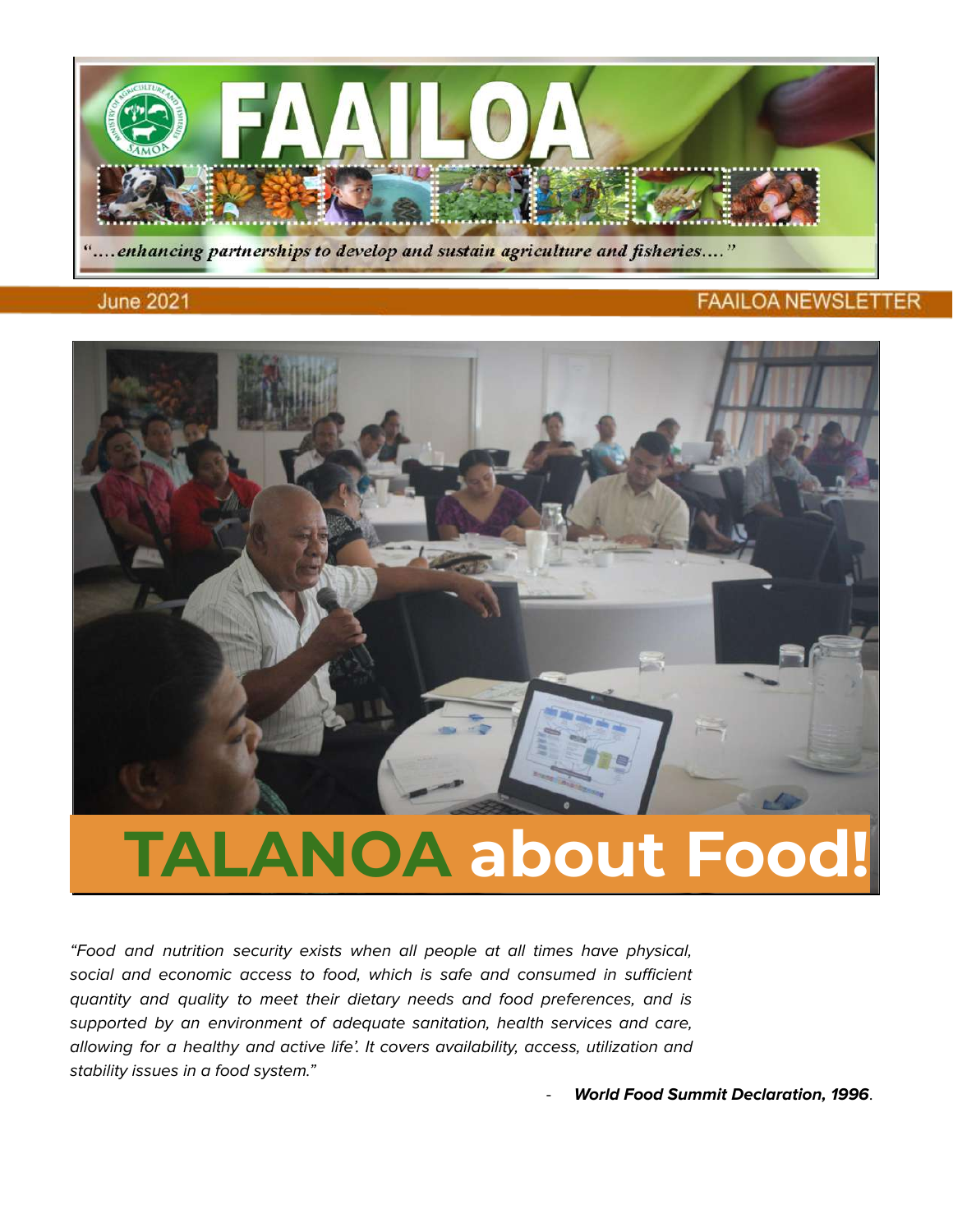The National Dialogue on Food is led by the Ministry of Agriculture and Fisheries with the Chief Executive Officer of the Ministry of Agriculture and Fisheries, Tilafono David Hunter as the National Convener with the support of the National Curator Matatumua Taimalietane Matatumua leading a Multi Sectoral Coordinating Committee (MSCC) to ensure the successful design, implementation and reporting of Samoa's dialogue to the global Food Systems Dialogue Summit.



## **NATIONAL FOOD SYSTEMS DIALOGUE CONTINUES**

Tuesday, 8th June, 2021 Lava Hotel, Conference Room

The United Nations will organize a Global Food Systems Summit in September 2021, to bring together stakeholder groups to explore, debate and shape pathways to sustainable food systems that will contribute to all Sustainable Development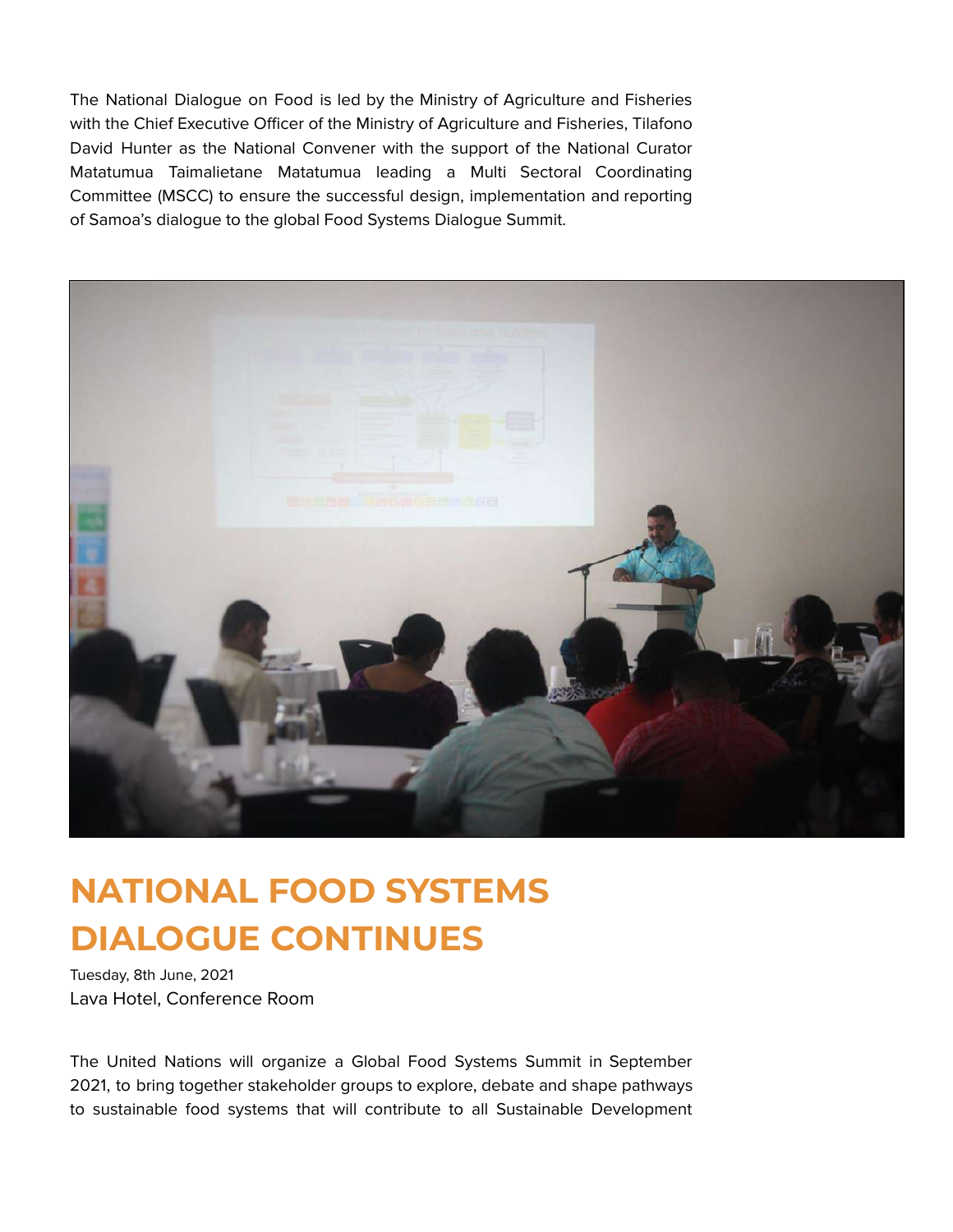Goals. Samoa, recognizing the value of food systems as part of its culture, environment and economy has answered the call by agreeing to undertake the Member States or National Dialogue.

The future and driving force behind the growth of our economy is in the four main focus areas. One of these areas is Agriculture and Fisheries.

Food system dialogues are not all about what to eat. Rather a more in depth discussion on the interplay of all activities involved in producing, processing, transportation and consumption of food.

According to the Samoa Household Income and Expenditure Survey (2018 HIES) in 2018, less than 1 person out of 20 is undernourished. However, the analysis of the information collected in the same survey also finds that about one person in four does not have access to safe and nutritious food. This puts a one quarter of the population at greater risk of various forms of malnutrition and poor health than a food secure population, which has better access to safe and nutritious food.

In this third dialogue it's main purpose is to inform stakeholders and development partners who were invited of the challenges and opportunities supporting initiatives that contribute to the sustainable development and enhanced performance of Samoa's Food System.

The discussion session started with welcoming and opening remarks by the Chairman and Convener; CEO for the Ministry of Agriculture and Fisheries Tilafono David Hunter. The first presentations were by the Curator and ACEO for MAF Policy, Planning and Communication Division; Taimalietane Matatumua, on the message from the UN Special Envoy and then a Progress Update of the Samoa National Food System Summit Dialogue. Taimalietane also emphasized on the challenges; solutions and areas of trade offs, in the access to safe and nutritional food for all, shift to sustainable consumption patterns, boost nature positive production, advance equitable livelihoods and building resilience to vulnerabilities, shocks and stress.

The forum discussion was facilitated by Afuamua Lafaele Enoka; a private consultant and is also a former project coordinator for SACEP Project which is now known as SAFPROM.



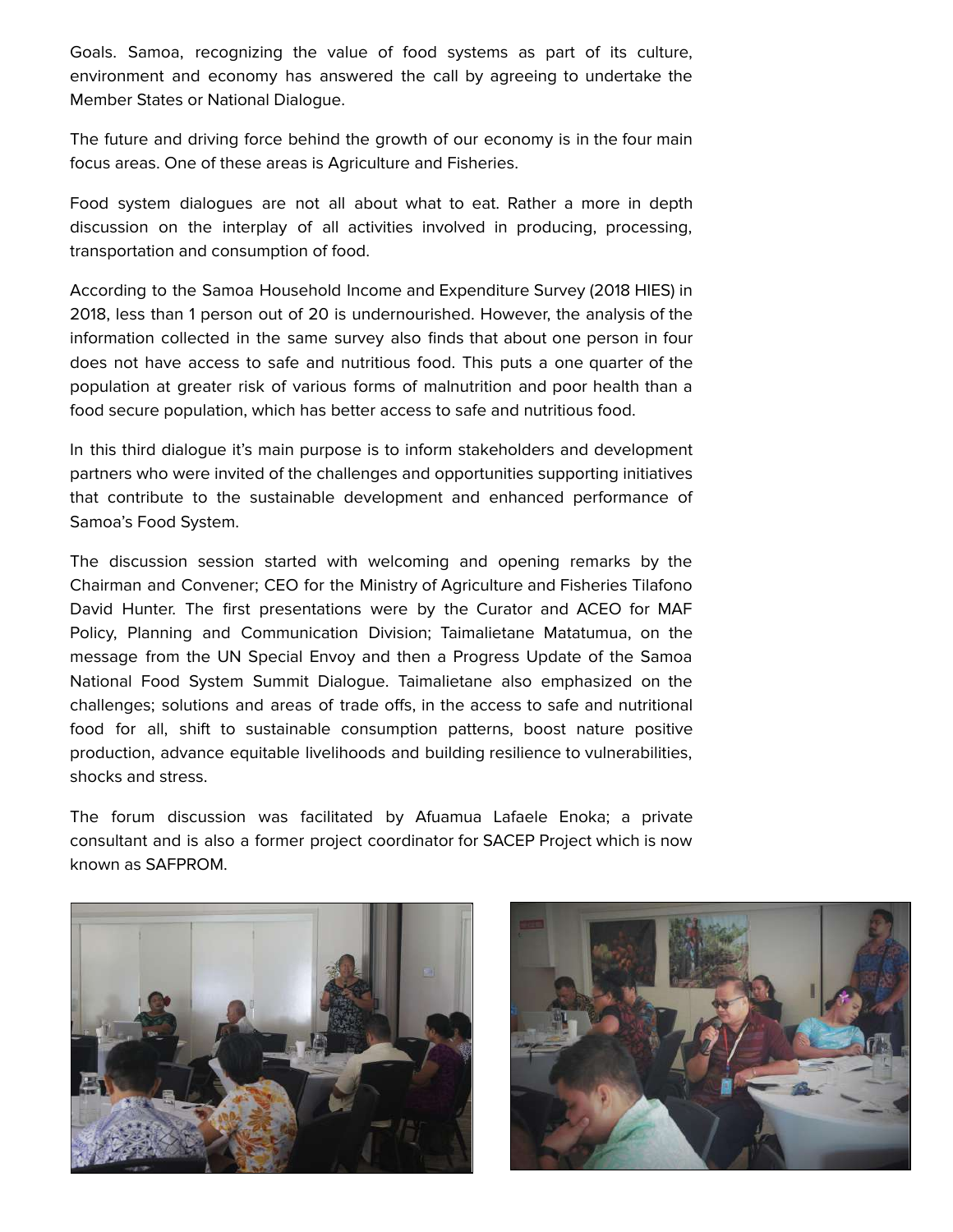## **MARKET ACCESS FRESH TARO TO AUSTRALIA**

24th June, 2021 Tanoa Hotel Conference room



The PHAMA Program was first established in Samoa in 2011 to maintain and improve existing market access, and create new markets by developing the capacity of the public and private sectors to meet export market requirements. It is currently in its third phase that started in 2018 through to 2022.

PHAMA and MAF have been working together to identify challenges and create solutions to support sustainable development through Agricultural initiatives to ensure food security, income generation and enhanced export capacity.

As a contribution to this focus, the PHAMA Plus program organised and coordinated a one day meeting.

A presentation was delivered by Samoa Coordinator for PHAMA Plus, Asuao Kirifi Pouone giving stakeholders an update on the Market Access Process. Senior representatives from the relevant divisions also gave presentations outlining the Operations Manual and the use of Hot Water Treatment as a potential measure to manage TLB.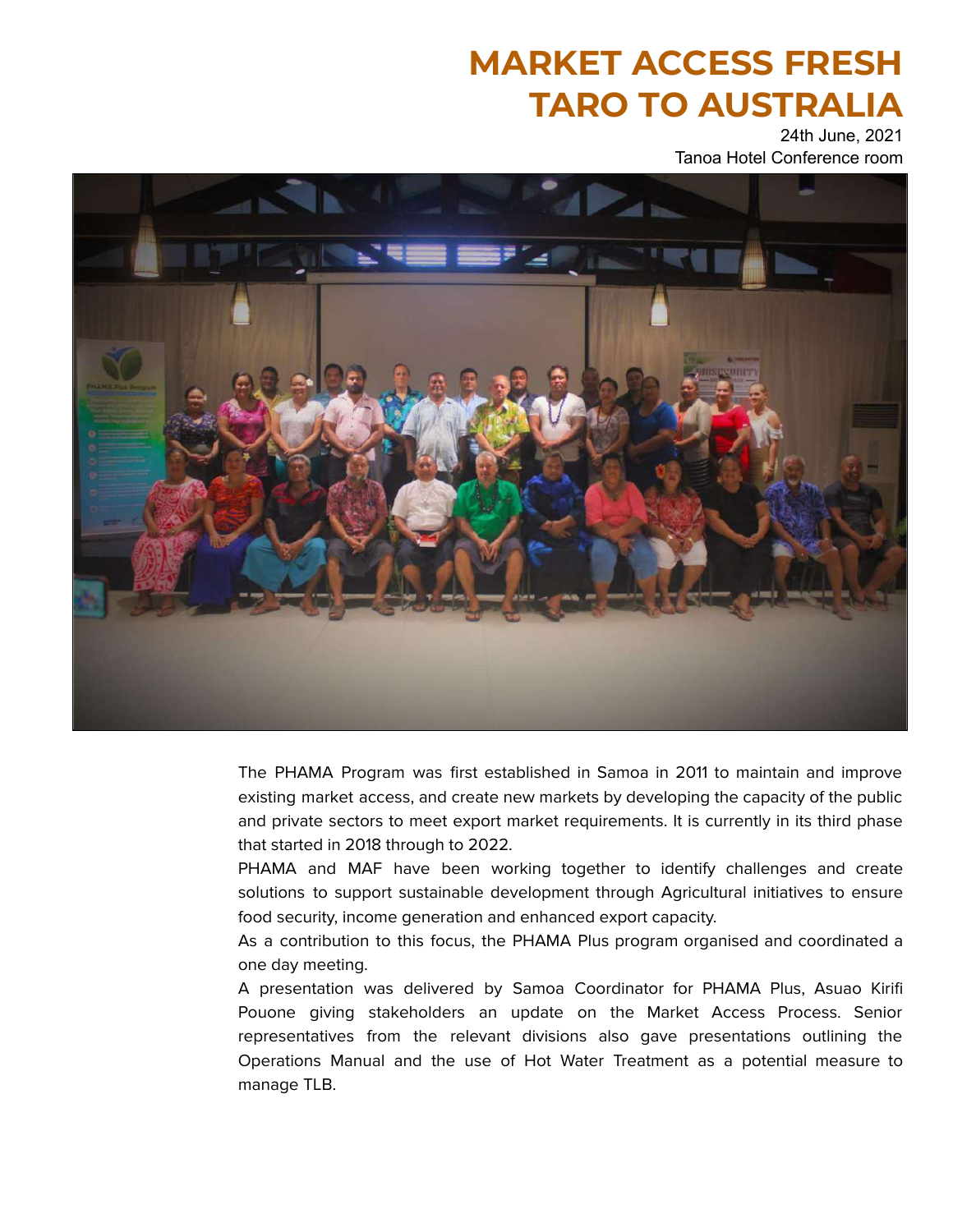Samoa's taro industry was greatly affected by the Taro Leaf Blight in 1993 for the first time. In 2011 our export was prohibited due to TLB and in 2012, a request was then made to re-open the export of taro from Samoa to Australia.

In 2014, the new Market Access for frozen pathway was opened and was commercialised in 2016 by Samoa Tradition Farmers and Growers (STFG) scaling up opportunities with other exporters, Samoa Agromarketing, USO Agrifoods, Savaii and Produce.

In September 2019, a technical submission was made for the market access request of fresh taro highlighting on the systems approach and biosecurity protocol to manage TLB. In March this year, Australia was satisfied with their review of the Biosecurity Protocol as it can adequately mitigate the biosecurity risks including those associated with TLB.

In his speech, the Caretaker Minister explained that current exports of Samoan taro varieties which are highly resistant to TLB, are valued at WST \$38.2 million presenting a more valuable and cost-effect option than frozen taro due to its high refrigeration costs which is why exporting fresh taro to Australia is a priority for Government of Samoa.

In his concluding comments, Lopao'o emphasized the importance of holding stakeholder consultations as being vital to opening Samoa's pathway to fresh taro exports into the Australian Market.

"Our farmers are now producing high yielding taro varieties with tolerance to TLB, excellent eating quality, high quality nutritional profile and good shelf-life" he said. "These varieties are well positioned to meet the market demand from the Polynesian community in Australia who are seeking high quality taro from Samoa.

"This is why our consultation this morning is so very important because the success of your consultations will mean fresh taro exports being allowed back into Australia. It will also mean more money for our farmers; more money to meet family commitments; more money to develop our economy, and more money to improve the quality of life of our people."

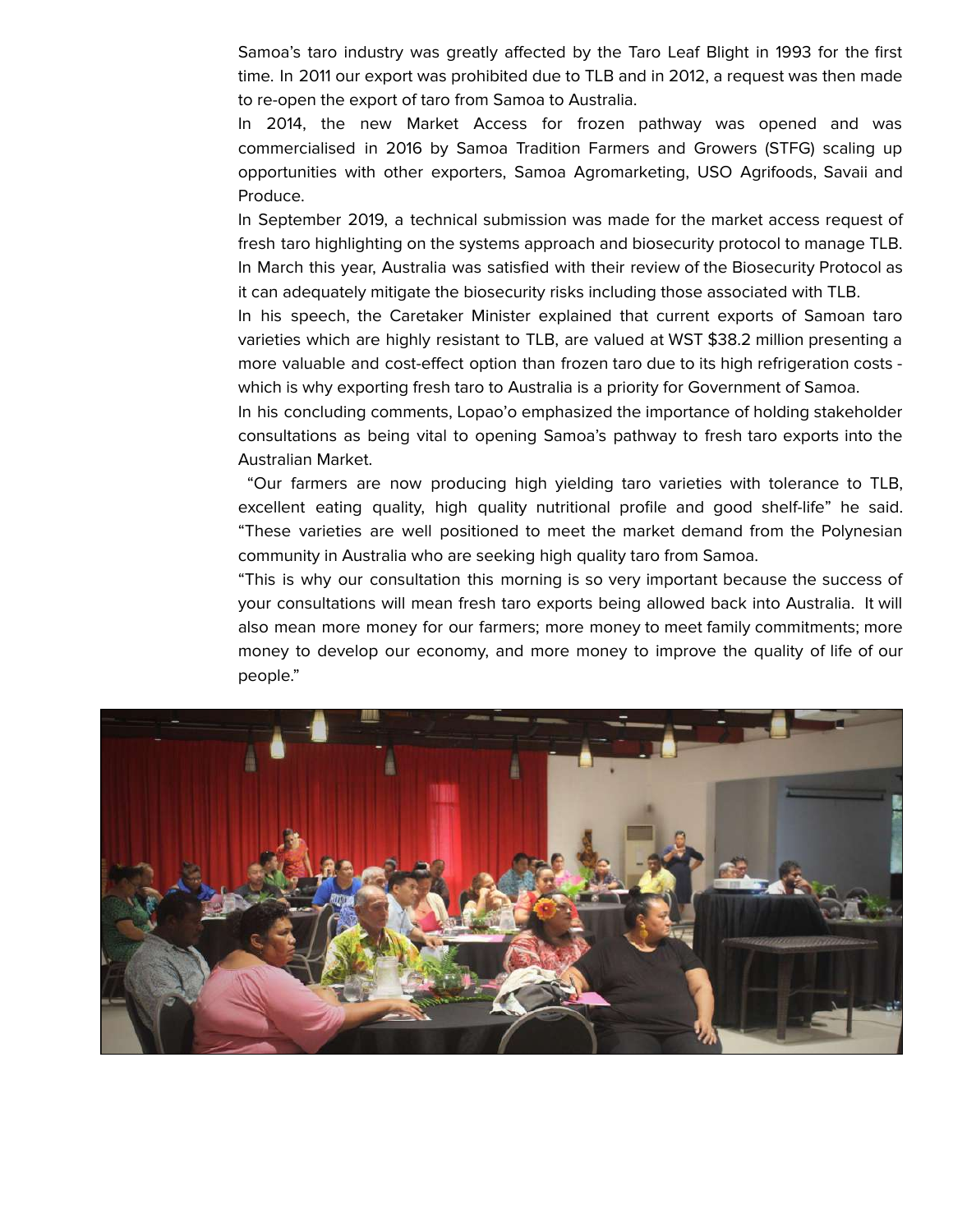## **MORE OPPORTUNITIES TO BENEFIT LOCAL FARMERS:**

### **PPCR Handover Ceremony**

25th June 2021 Crops Division, Nu'u Station



A ceremony was held at Nu'u for some 800 registered farmers under Serendi Coco and Women in Business Development Inc. The farmers will benefit from the Pilot Programme for Climate Resilience (PPCR ECR Project) and will receive tools and equipment from the project through the Ministry of Agriculture and Fisheries and will be distributed to Serendi Coco farmers and WIBDI eligible organic farmers.

Items including machetes, drainage spades, planting sticks, secateurs, pruning saws, sharpening tools, chainsaws and pig fencing, are to be distributed.

In his opening remarks the Caretaker Minister Lopao'o Natanielu Mua thanked Serendi Coco and WIBDI for their work and on-going support to farmers and called for the local organisations to focus on helping their most vulnerable farmers when distributing the tools and equipment,

"Thank you to our Non-Government agencies Serendi Coco and WIBDI for the work well done and on-going support – we have proven that the multidisciplinary approach worked and as a team we have assisted each other achieve and successfully completed this project. I call upon your organizations to please help the most vulnerable farmers because those farmers who have little or no jobs are working hard to develop their plantations" said Lopao'o.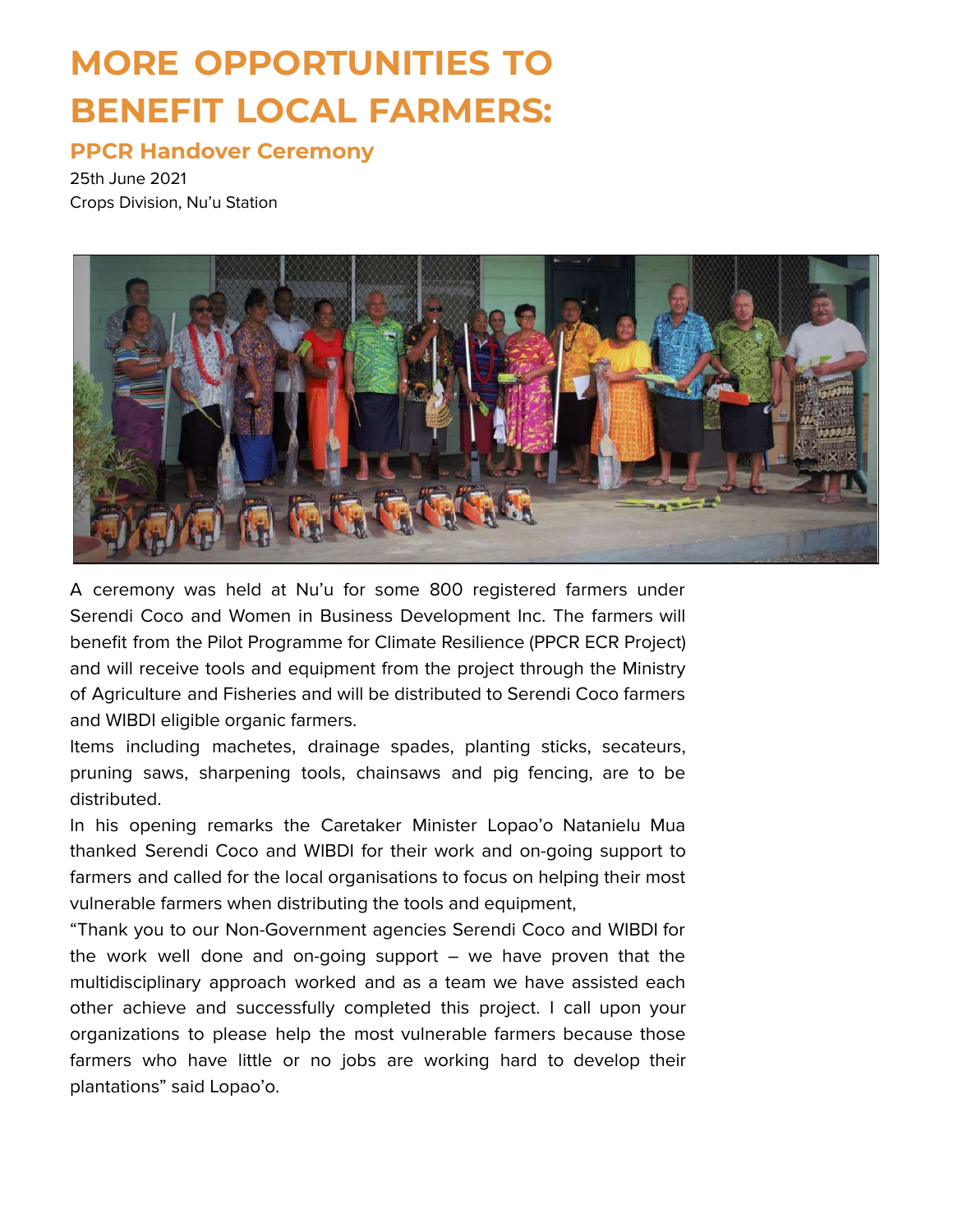With 147 eligible farmers in their registry, WIBDI Representative, Fuimaono Rosalia Polataivao said the assistance was timely given that the organization had recently invited new families to join the organic farmers under their coconut replanting scheme and the tools and equipment would encourage them to work the land rather than rely on chemicals,

"We are very happy with the help MAF has given us especially since our work is targeting the most vulnerable families in our registry whom we have invited through our replanting scheme to join the organic farmers. All these farmers are new except the ones from our certified villages in Savaii who have been working with us for almost a decade now and are included in our replanting scheme so we want to encourage these new organic farmers to keep on planting coconuts because this niche market is the most sustainable for them and for Samoa as a whole."

Local business Serendi Coco had the largest share of beneficiaries in their registry with 860 farmers set to receive new tools and equipment. Co-Managing Director of Serendi Coco, Tuai Peter Ripley said operating under organic principles has been a challenging concept for Samoan farmers to adopt after years of using chemicals to clear the land but equipping farmers with resources can help towards breaking those habits.

"We thank the donors that we have another avenue to reward our farmers, especially our small holder farmers who supply 80 percent of our coconuts," said Tuai. "We appreciate KVA Consultants for having the confidence in us to deliver this project and we also salute the Minister and Ministry for their continuous support and recognition of the private sector as a trusted partner in developing agriculture in Samoa."

"We hope for more opportunities and funding to stimulate our farmers to develop the land with the attitude of the most respect to the environment and the systems existing in and around 'Her'. We will continue to work with our farmers and encourage them to replant coconuts because if we don't do it now, our industry will face enormous struggles in the future. We are looking first to assess what our farmers need and strike a balance between rewarding the farmers who have supplied the most while also helping those who are trying to develop."

The tools and equipment were funded by the PPCR ECR Project through the World Bank which began in 2009 and officially closed last week after benefitting 100 villages and 22 districts through sub-projects aimed at enhancing community resilience by developing and implementing immediate and urgent activities to assist targeted communities of Samoa adapt to climate variability and climate change.